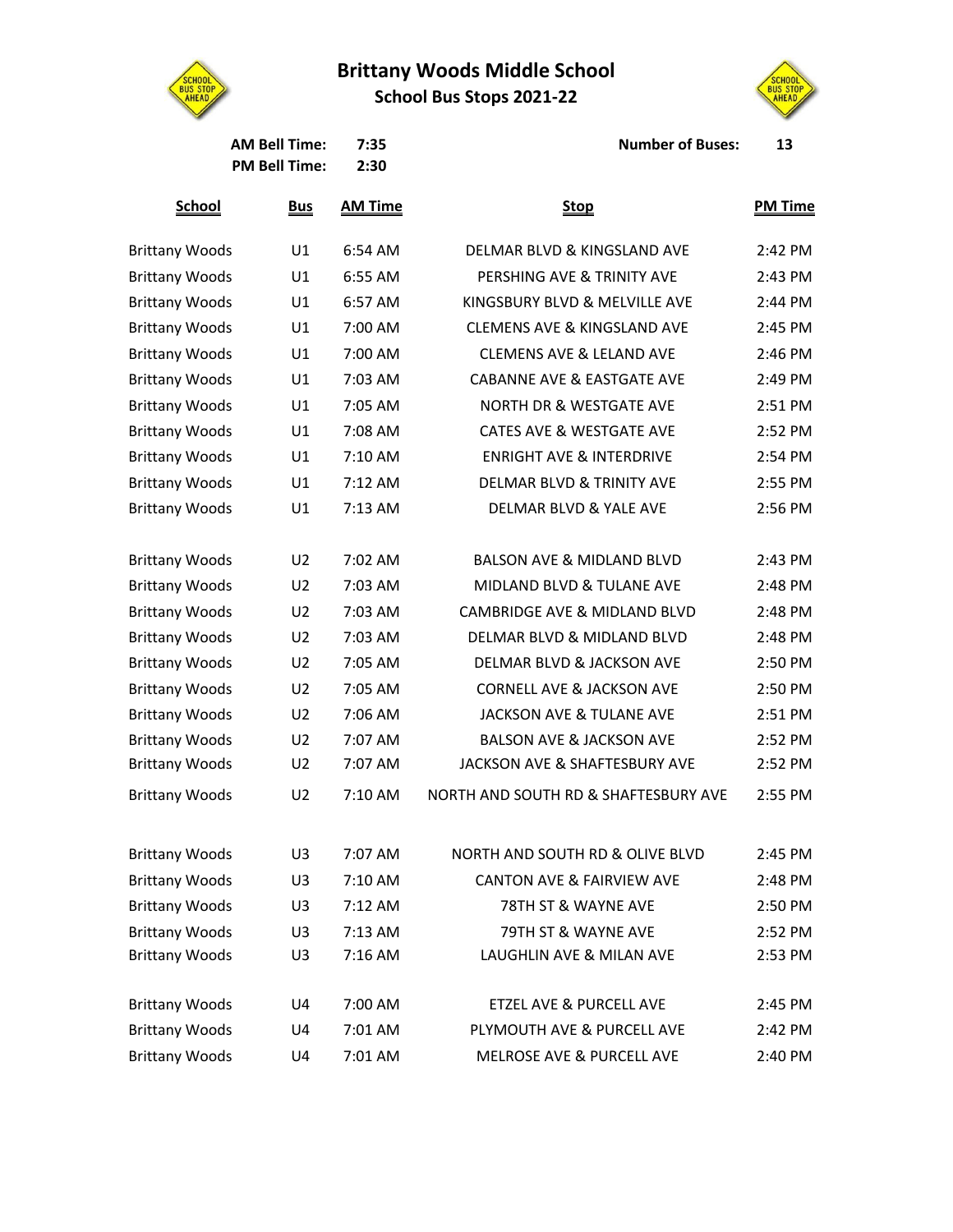## **Brittany Woods Middle School**







**<u>PM Time</u>** 

**AM Bell Time: 7:35 Number of Buses: 13**

|                       | <b>PM Bell Time:</b> | 2:30           |                                         |                |
|-----------------------|----------------------|----------------|-----------------------------------------|----------------|
| <b>School</b>         | <b>Bus</b>           | <b>AM Time</b> | <b>Stop</b>                             | <b>PM Time</b> |
| <b>Brittany Woods</b> | U <sub>5</sub>       | 7:05 AM        | <b>ARCADIA AVE &amp; PARTRIDGE AVE</b>  | 2:55 PM        |
| <b>Brittany Woods</b> | U5                   | 7:12 AM        | <b>CANTON AVE &amp; LAUGHLIN AVE</b>    | 2:45 PM        |
| <b>Brittany Woods</b> | U <sub>5</sub>       | $7:14$ AM      | <b>BRADDOCK DR &amp; FULLERTON AVE</b>  | 2:47 PM        |
| <b>Brittany Woods</b> | U5                   | $7:16$ AM      | KEMPLAND PL & SHERIDAN DR               | 2:49 PM        |
| <b>Brittany Woods</b> | U6                   | 6:57 AM        | ETZEL AVE & KINGSLAND AVE               | 2:42 PM        |
| <b>Brittany Woods</b> | U <sub>6</sub>       | 6:59 AM        | KINGSLAND AVE & PLYMOUTH AVE            | 2:44 PM        |
| <b>Brittany Woods</b> | U6                   | 7:01 AM        | PLYMOUTH AVE & SUTTER AVE               | 2:45 PM        |
| <b>Brittany Woods</b> | U <sub>6</sub>       | 7:03 AM        | <b>ETZEL AVE &amp; SUTTER AVE</b>       | 2:46 PM        |
| <b>Brittany Woods</b> | U <sub>6</sub>       | 7:05 AM        | <b>BARTMER &amp; SUTTER AVE</b>         | 2:47 PM        |
| <b>Brittany Woods</b> | U7                   | 7:07 AM        | ORCHARD CT & WOODSON RD                 | 2:40 PM        |
| <b>Brittany Woods</b> | U7                   | 7:07 AM        | ORCHARD AVE & WOODSON RD                | 2:41 PM        |
| <b>Brittany Woods</b> | U7                   | 7:08 AM        | <b>COOLIDGE DR &amp; ORCHARD AVE</b>    | 2:42 PM        |
| <b>Brittany Woods</b> | U7                   | 7:11 AM        | <b>COOLIDGE DR &amp; ELMORE AVE</b>     | 2:44 PM        |
| <b>Brittany Woods</b> | <b>U7</b>            | 7:16 AM        | <b>ELMORE AVE &amp; WOODSON</b>         | 2:52 PM        |
| <b>Brittany Woods</b> | U8                   | 6:57 AM        | PENNSYLVANIA AVE & VERNON AVE           | 2:40 PM        |
| <b>Brittany Woods</b> | U8                   | 6:59 AM        | <b>FERGUSON AVE &amp; VERNON AVE</b>    | 2:41 PM        |
| <b>Brittany Woods</b> | U8                   | 7:01 AM        | CHAMBERLAIN AVE & KINGSLAND AVE         | 2:42 PM        |
| <b>Brittany Woods</b> | U8                   | 7:03 AM        | <b>BARTMER AVE &amp; KINGSLAND AVE</b>  | 2:43 PM        |
| <b>Brittany Woods</b> | U8                   | 7:05 AM        | <b>CREST AVE &amp; FERGUSON AVE</b>     | 2:44 PM        |
| <b>Brittany Woods</b> | U9                   | 7:03 AM        | <b>GEOFFRY LN &amp; W CANTERBURY RD</b> | 2:42 PM        |
| <b>Brittany Woods</b> | U9                   | 7:05 AM        | TEASDALE AVE & WASHINGTON AVE           | 2:44 PM        |
| <b>Brittany Woods</b> | U9                   | 7:07 AM        | DELMAR BLVD & KINGDEL AVE               | 2:45 PM        |
| <b>Brittany Woods</b> | U9                   | 7:09 AM        | DELCREST DR & DELMAR BLVD               | 2:47 PM        |

| <b>Brittany Woods</b> | U6             | 6:57 AM | ETZEL AVE & KINGSLAND AVE               | 2:42 PM |
|-----------------------|----------------|---------|-----------------------------------------|---------|
| <b>Brittany Woods</b> | U <sub>6</sub> | 6:59 AM | KINGSLAND AVE & PLYMOUTH AVE            | 2:44 PM |
| <b>Brittany Woods</b> | U <sub>6</sub> | 7:01 AM | PLYMOUTH AVE & SUTTER AVE               | 2:45 PM |
| <b>Brittany Woods</b> | U <sub>6</sub> | 7:03 AM | ETZEL AVE & SUTTER AVE                  | 2:46 PM |
| <b>Brittany Woods</b> | U <sub>6</sub> | 7:05 AM | <b>BARTMER &amp; SUTTER AVE</b>         | 2:47 PM |
| <b>Brittany Woods</b> | U7             | 7:07 AM | ORCHARD CT & WOODSON RD                 | 2:40 PM |
| <b>Brittany Woods</b> | U7             | 7:07 AM | ORCHARD AVE & WOODSON RD                | 2:41 PM |
| <b>Brittany Woods</b> | U7             | 7:08 AM | <b>COOLIDGE DR &amp; ORCHARD AVE</b>    | 2:42 PM |
| <b>Brittany Woods</b> | U7             | 7:11 AM | <b>COOLIDGE DR &amp; ELMORE AVE</b>     | 2:44 PM |
| <b>Brittany Woods</b> | U7             | 7:16 AM | <b>ELMORE AVE &amp; WOODSON</b>         | 2:52 PM |
| <b>Brittany Woods</b> | U8             | 6:57 AM | PENNSYLVANIA AVE & VERNON AVE           | 2:40 PM |
| <b>Brittany Woods</b> | U8             | 6:59 AM | <b>FERGUSON AVE &amp; VERNON AVE</b>    | 2:41 PM |
| <b>Brittany Woods</b> | U8             | 7:01 AM | CHAMBERLAIN AVE & KINGSLAND AVE         | 2:42 PM |
| <b>Brittany Woods</b> | U8             | 7:03 AM | <b>BARTMER AVE &amp; KINGSLAND AVE</b>  | 2:43 PM |
| <b>Brittany Woods</b> | U8             | 7:05 AM | <b>CREST AVE &amp; FERGUSON AVE</b>     | 2:44 PM |
| <b>Brittany Woods</b> | U9             | 7:03 AM | <b>GEOFFRY LN &amp; W CANTERBURY RD</b> | 2:42 PM |
| <b>Brittany Woods</b> | U9             | 7:05 AM | TEASDALE AVE & WASHINGTON AVE           | 2:44 PM |
| <b>Brittany Woods</b> | U9             | 7:07 AM | DELMAR BLVD & KINGDEL AVE               | 2:45 PM |
| <b>Brittany Woods</b> | U9             | 7:09 AM | DELCREST DR & DELMAR BLVD               | 2:47 PM |
| <b>Brittany Woods</b> | U9             | 7:11 AM | DELMAR BLVD & OLD BONHOMME RD           | 2:48 PM |
| <b>Brittany Woods</b> | U9             | 7:13 AM | CENTER DR & DELMAR BLVD                 | 2:50 PM |
| <b>Brittany Woods</b> | U9             | 7:15 AM | DELMAR BLVD & N CENTRAL AVE             | 2:51 PM |